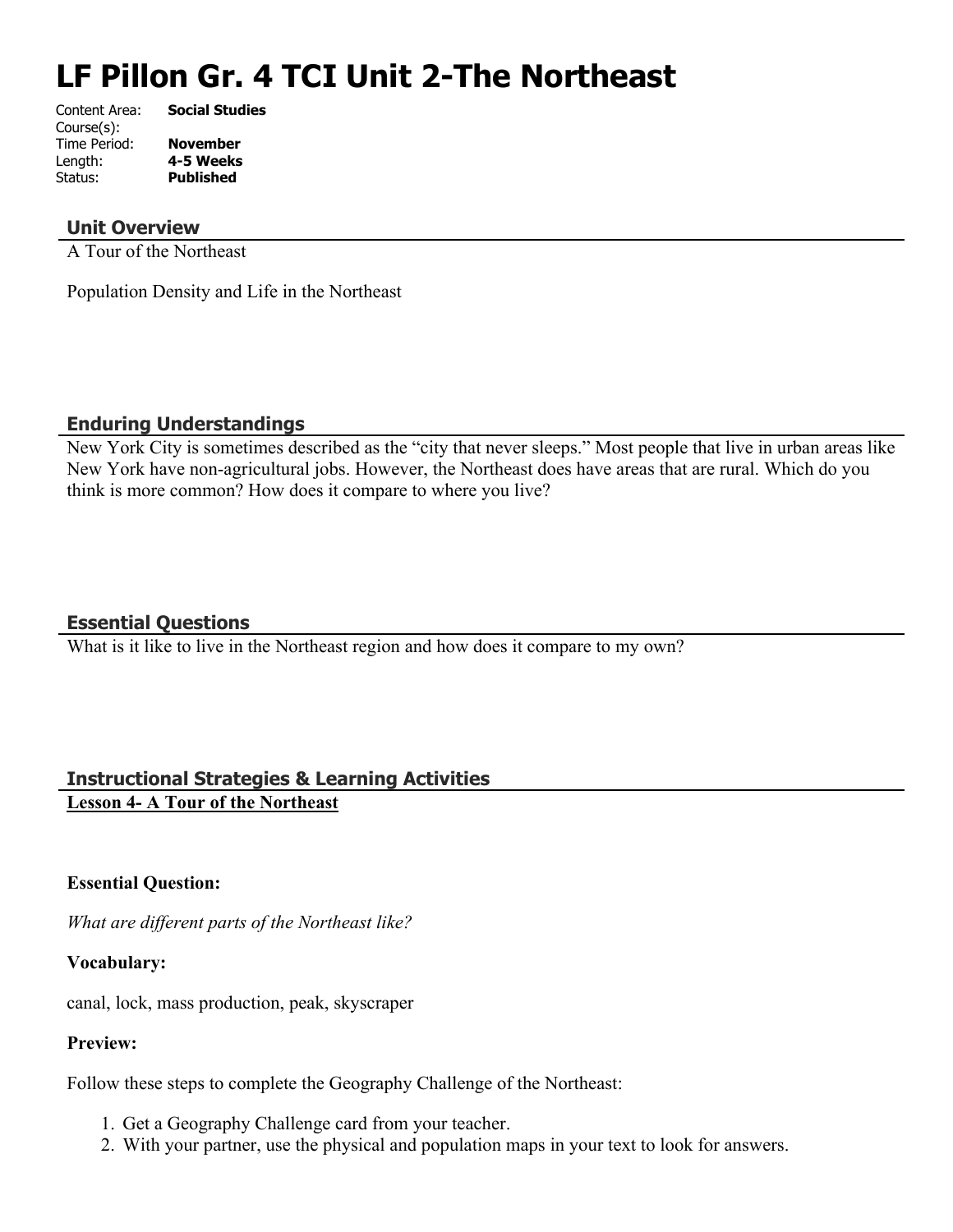- 3. Label the map with the number of the Geography Challenge and its answer.
- 4. Have the teacher check your work.
- 5. Repeat Steps 1–4 until you have answered all 12 Geography Challenge cards.

### **Hands-On Activity: Tour the Northeast**

Take a video tour of the Northeast and write fun questions for each stop.

- 1. Sit with a partner.
- 2. Watch the video about the Northeast.
- 3. Answer the question that follows the video.
- 4. Read Section 1.
- 5. Complete your Activity Notes.
- 6. Repeat Steps 1–5 for Sections 2–11.
- 7. Sit with another group and answer each others' questions

### *Wrap Up*

Sit with another pair to share the questions you created for each stop.

One pair starts by reading the questions for Section 1, and the other pair tries to answer. Then the pairs switch roles.

Continue until you have completed all nine sections.

Be sure to share the correct answers if your partner pair does not answer correctly!

#### **Show What You Know:**

Review the Summary. Label a map of the Northeast with nine famous tour stops and then rank them according to which ones you would most like to visit.

#### **Study Your State: The Most Important Cities in Your State**

Let's create an argument about which city in your state is the most important.

**Step 1:** Complete a table with information about three well-known cities in your state. Use reliable resources to research your city.

**Step 2:** Which city do you think is the most important in your state? Prepare a presentation to convince others to agree with you.

- State your opinion using opinion words and phases such *I think, I believe,* and *most important*.
- Support your opinion with three reasons. Use facts from your research.

**Step 3:** Pair up with a classmate and present your arguments to each other. Consider these questions:

• Did the argument begin with an opinion?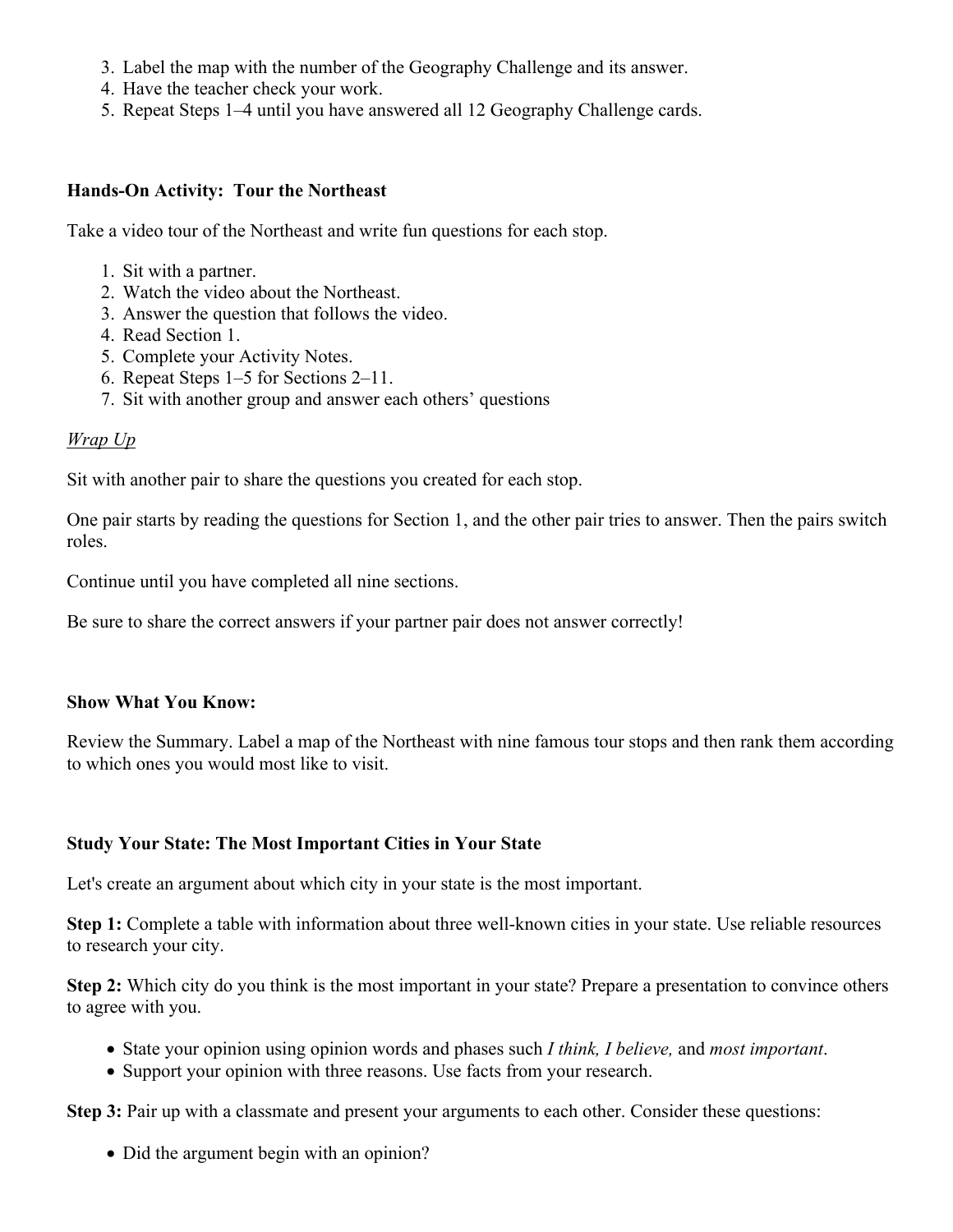Was it supported with reasons? Were the reasons supported by strong facts?

Give your classmate constructive feedback on his or her presentation.

## **Lesson 5: Population Density and Life in the Northeast**

### **Essential Question:**

*How do people live in the Northeast?*

### **Overview:**

Experience the population density of the Northeast and compare it to other locations in the United States. Create a comic strip that highlights life in the heavily populated areas of the Northeast.

# **Objectives**

- **Social Studies** 
	- o Simulate the population density of the Northeast and compare it with that of other regions of the United States.
	- o Evaluate the effect of population density on the lives of urban- and rural-dwelling northeasterners.
	- o Describe the relationship between inventions and changes in city life.

# **Language Arts**

o Synthesize information from the reading into creative writing. (writing)

# **Preview Activity:**

Analyze a satellite photograph of the United States at night for signs of uneven population density.

Sammy Superhero is flying to Earth. This is her view at night!

What do you see?

How can you tell you are above the United States?

Which part of the United States would you predict is the most crowded? How can you tell?

#### **Vocabulary:**

megalopolis, population density, pollution

# **Hands-On Activity: Experiencing Population Density:**

Experience the population density of the Northeast and compare it to other locations in the United States.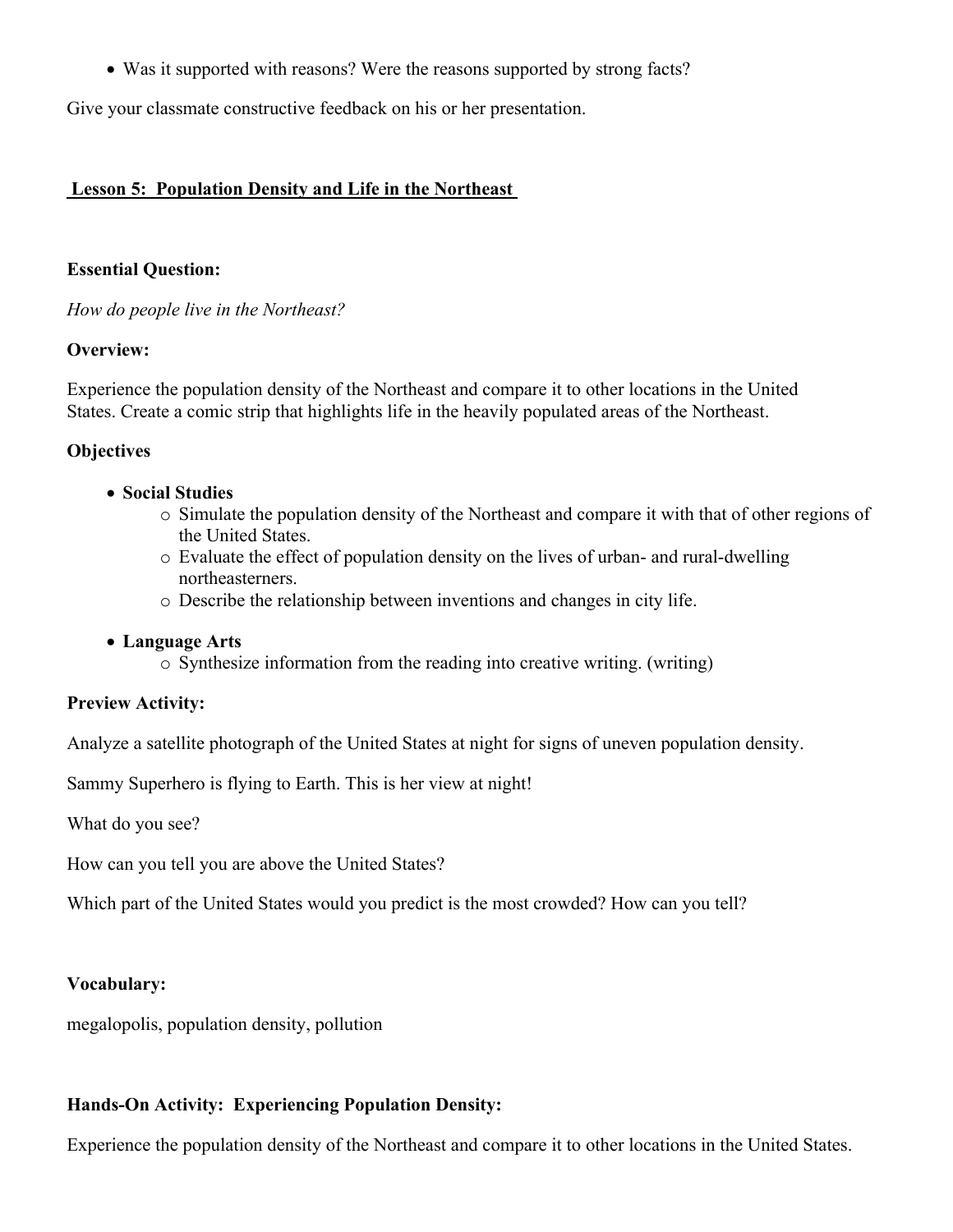Activity Overview:

- 1. Explore the different regions of the United States and their population densities.
- 2. Stand on pieces of paper that represent the different regions.
- 3. Complete the map in your Activity Notes.
- 4. Read Sections 1–2.

Click on each region to see more about its population and its area.

- Which region has the largest population? The smallest?
- Which region has the largest area? The smallest?
- Population density is calculated by dividing the population by the area, to find the number of people per square mile.
- Explore the population density table.

| Region           | <b>Population</b><br>(people) | Area<br>(sq. mi.) | <b>Population Density</b><br>(people per sq. mi.) |
|------------------|-------------------------------|-------------------|---------------------------------------------------|
| <b>Northeast</b> | 63,204,926                    | 173,993           | 363                                               |
| Southeast        | 85,934,710                    | 528,687           | 163                                               |
| Midwest          | 68.626.970                    | 751,252           | 91                                                |
| Southwest        | 42.902.250                    | 565,600           | 76                                                |
| West             | 69.504.360                    | 1,516,738         | 46                                                |
| US               | 330.173.216                   | 3,536,270         | 93                                                |

Which region is most densely populated? Least densely populated?

Look at the pieces of labeled paper on the floor. Discuss:

- How many total pieces of paper are there?
- What might the letters stand for?
- Which region of the United States has the most pieces of paper? The least?
- What might the pieces of paper represent?

Now let's do some math. You may use a calculator for this!

If each piece of paper is equal to 100,000 square miles, what is the total land area of the United States?

To simulate population density in the regions of the United States, "settle" in a region by standing on one of its pieces of paper.

Will 7 volunteers settle in the West (W)?

- Will 4 volunteers settle in the Southwest (SW)?
- Will 7 volunteers settle in the Midwest (MW)?
- Will 9 volunteers settle in the Southeast (SE)?
- Will 6 volunteers settle in the Northeast (NE)?
- How did it feel to settle in each region?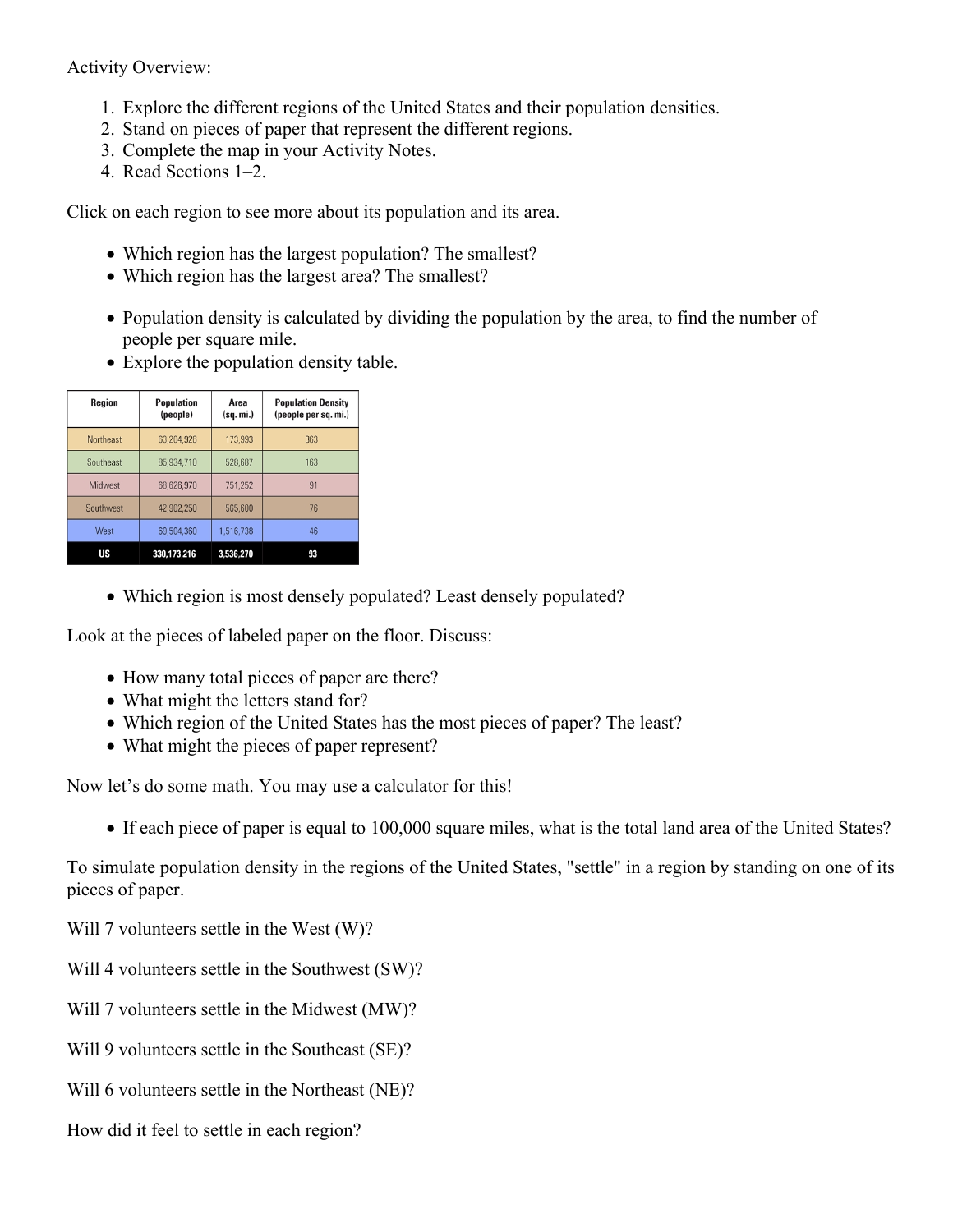# *Wrap-Up*

How would you compare the crowded Northeast to other regions?

How does a high population density affect:

- The types of places people live?
- The kinds of jobs people have?
- How people move around?
- Pollution?
- The things people do for fun?

Finally, read Sections 1 and 2

# **Hands-On Activity: Drawing a Comic About Life in the Northeast:**

Create a comic strip that highlights life in the heavily populated areas of the Northeast.

Activity Overview

- 1. Read Sections 3–7.
- 2. Choose a superhero to be the star of your comic.
- 3. Complete the table in your Activity Notes.
- 4. Use the comic strip panels to create your comic.
- 5. Check to make sure your comic includes everything on the list.

You will list one thing you learned from each section and how you might show it in your comic.

When you begin to create your comic, you must include:

- A title
- Your own character or one of the character suggestions provided
- Three facts about life in the city from your text or research
- Two of the three terms: megalopolis, population density, and pollution

# **Show What You Know:**

Review the summary. Then, create a one-panel comic that compares one aspect of life in their community to life in the Northeast.

# **Study Your State: Population Density in Your State:**

Let's create a population density map using data from cities in your state.

**Step 1**: Make a table to compare population densities.

- Pick cities in your state that are in different areas. Write their names in the first column.
- Research each city's population data. Divide the population by the area to get the population density for each place.

**Step 2**: Create a map of your state.

• Title your map, then draw an outline of your state. Include major physical features. Locate and label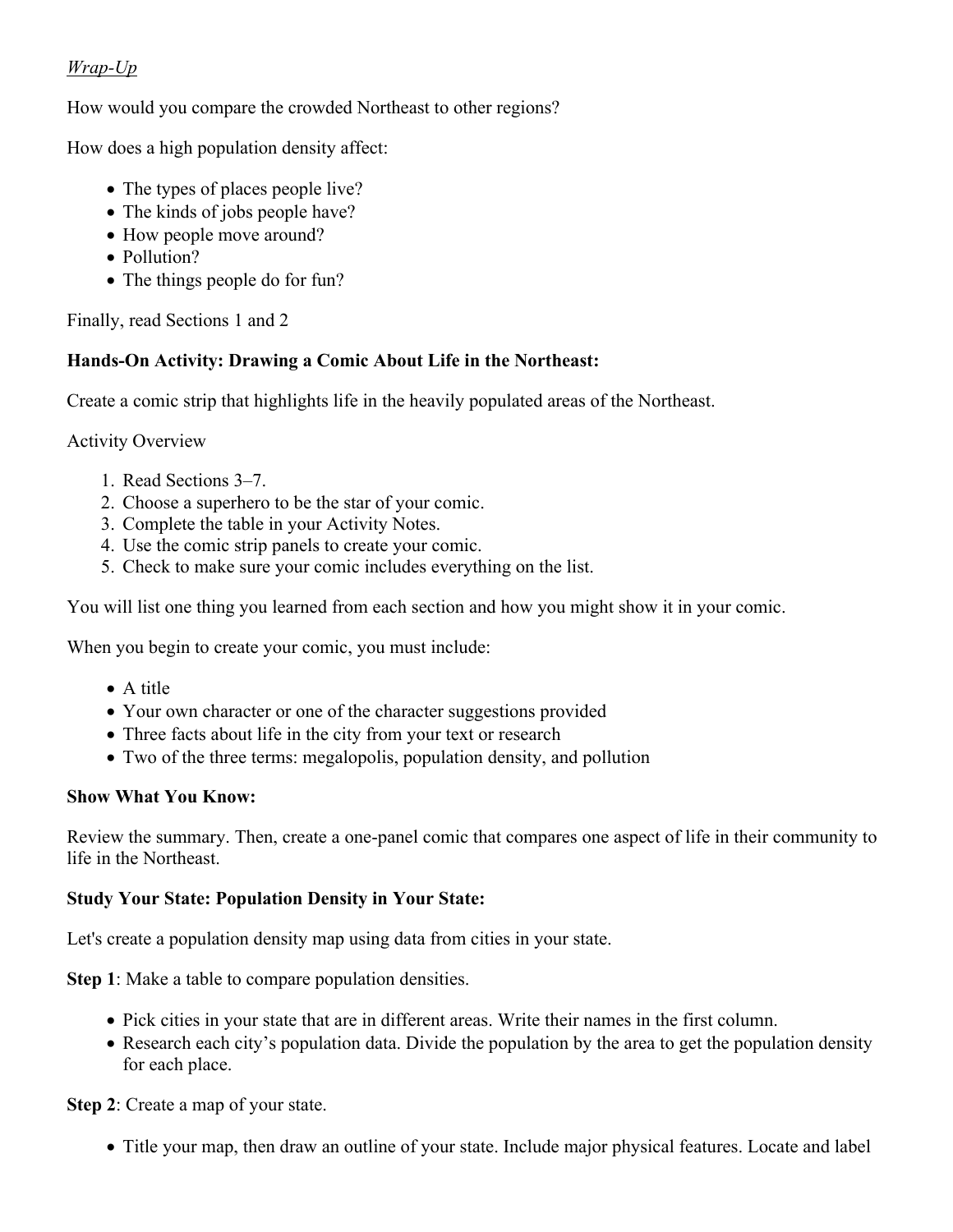the cities from the table.

**Step 3**: Complete your population density map.

• Make a map key for different population densities. Mark each city's population density on the map.

Use evidence from your map to answer these questions:

 Why are populations different from place to place in your state? How does population density affect people's daily lives?

# **Integration of Career Readiness, Life Literacies and Key Skills**

Students will be introduced to a variety of professions and careers through the exploration of the states and the industries that founded them.

| TECH.9.4.5.GCA.1     | Analyze how culture shapes individual and community perspectives and points of view<br>(e.g., 1.1.5.C2a, RL.5.9, 6.1.5. HistoryCC.8).                                        |
|----------------------|------------------------------------------------------------------------------------------------------------------------------------------------------------------------------|
| TECH.9.4.5.CT.3      | Describe how digital tools and technology may be used to solve problems.                                                                                                     |
| TECH.9.4.5.DC.1      | Explain the need for and use of copyrights.                                                                                                                                  |
|                      | Curiosity and a willingness to try new ideas (intellectual risk-taking) contributes to the<br>development of creativity and innovation skills.                               |
|                      | Digital tools and media resources provide access to vast stores of information, but the<br>information can be biased or inaccurate.                                          |
|                      | Digital tools can be used to modify and display data in various ways that can be organized<br>to communicate ideas.                                                          |
| <b>TECH.9.4.5.CT</b> | Critical Thinking and Problem-solving                                                                                                                                        |
| <b>WRK.9.2.5.CAP</b> | <b>Career Awareness and Planning</b>                                                                                                                                         |
| TECH.9.4.5.CT.1      | Identify and gather relevant data that will aid in the problem-solving process (e.g.,<br>2.1.5.EH.4, 4-ESS3-1, 6.3.5.CivicsPD.2).                                            |
|                      | The ability to solve problems effectively begins with gathering data, seeking resources,<br>and applying critical thinking skills.                                           |
| TECH.9.4.5.IML.1     | Evaluate digital sources for accuracy, perspective, credibility and relevance (e.g., Social<br>Studies Practice - Gathering and Evaluating Sources).                         |
| WRK.9.2.5.CAP.1      | Evaluate personal likes and dislikes and identify careers that might be suited to personal<br>likes.                                                                         |
| TECH.9.4.5.Cl.3      | Participate in a brainstorming session with individuals with diverse perspectives to expand<br>one's thinking about a topic of curiosity (e.g., 8.2.5.ED.2, 1.5.5.CR1a).     |
| TECH.9.4.5.IML.6     | Use appropriate sources of information from diverse sources, contexts, disciplines, and<br>cultures to answer questions (e.g., RI.5.7, 6.1.5. HistoryCC.7, 7.1.NM. IPRET.5). |
| WRK.9.2.5.CAP.2      | Identify how you might like to earn an income.                                                                                                                               |
|                      | An individual's passions, aptitude and skills can affect his/her employment and earning<br>potential.                                                                        |
| TECH.9.4.5.DC.2      | Provide attribution according to intellectual property rights guidelines using public domain                                                                                 |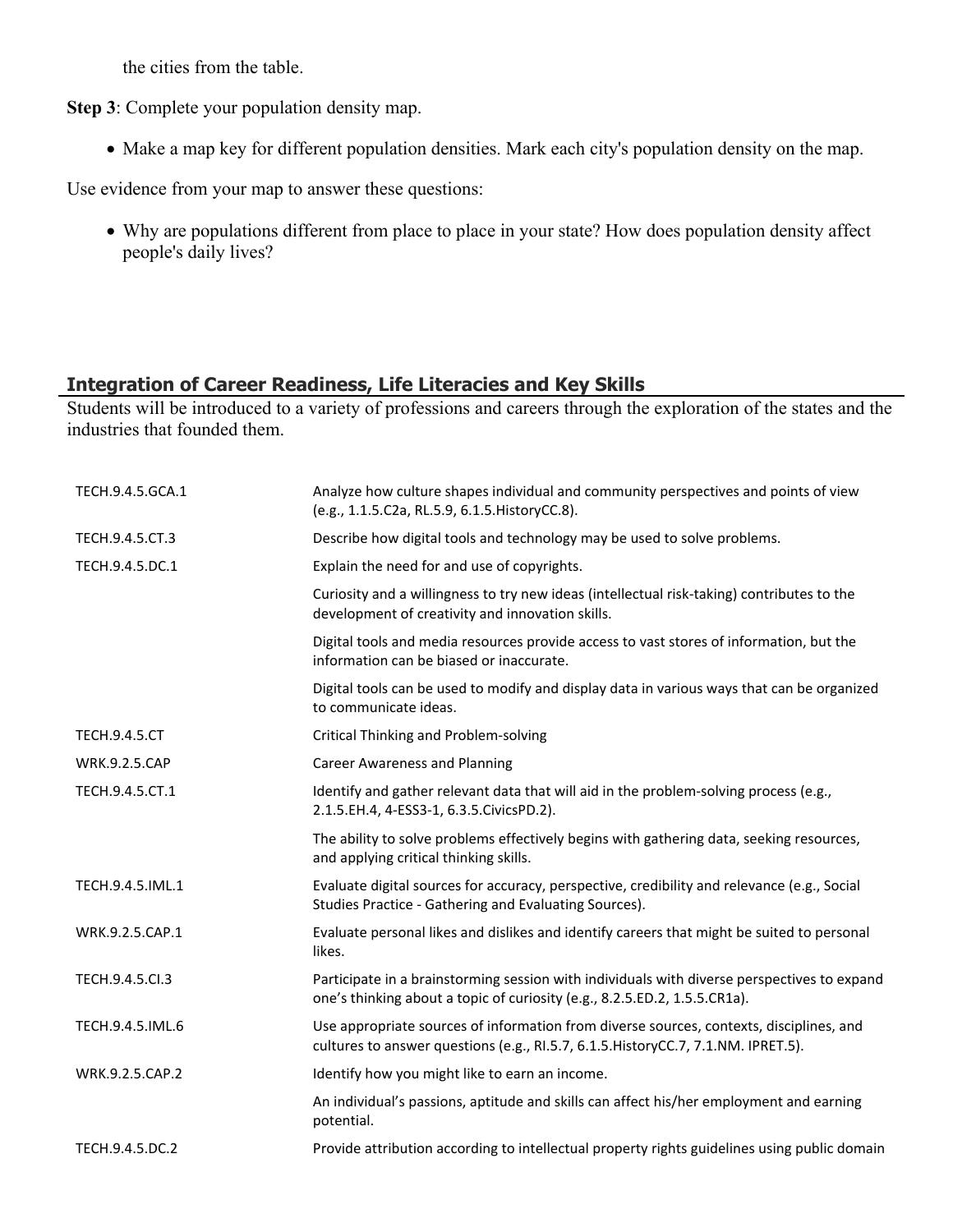|                       | or creative commons media.                                                                                                                                                                        |
|-----------------------|---------------------------------------------------------------------------------------------------------------------------------------------------------------------------------------------------|
|                       | Culture and geography can shape an individual's experiences and perspectives.                                                                                                                     |
| <b>TECH.9.4.5.GCA</b> | <b>Global and Cultural Awareness</b>                                                                                                                                                              |
| TECH.9.4.5.DC.3       | Distinguish between digital images that can be reused freely and those that have copyright<br>restrictions.                                                                                       |
| <b>TECH.9.4.5.DC</b>  | Digital Citizenship                                                                                                                                                                               |
|                       | Collaboration with individuals with diverse perspectives can result in new ways of thinking<br>and/or innovative solutions.                                                                       |
| TECH.9.4.5.IML.7      | Evaluate the degree to which information meets a need including social emotional<br>learning, academic, and social (e.g., 2.2.5. PF.5).                                                           |
| WRK.9.2.5.CAP.4       | Explain the reasons why some jobs and careers require specific training, skills, and<br>certification (e.g., life guards, child care, medicine, education) and examples of these<br>requirements. |
| <b>TECH.9.4.5.CI</b>  | Creativity and Innovation                                                                                                                                                                         |

# **Technology And Design Integration**

| CS.3-5.8.2.5. ITH.1 | Explain how societal needs and wants influence the development and function of a<br>product and a system.                                                                                                           |
|---------------------|---------------------------------------------------------------------------------------------------------------------------------------------------------------------------------------------------------------------|
| CS.3-5.8.1.5.IC.1   | Identify computing technologies that have impacted how individuals live and work and<br>describe the factors that influenced the changes.                                                                           |
| CS.3-5.8.1.5.DA.1   | Collect, organize, and display data in order to highlight relationships or support a claim.                                                                                                                         |
| $CS.3-5.1C$         | <b>Impacts of Computing</b>                                                                                                                                                                                         |
| CS.3-5.8.2.5. ITH.2 | Evaluate how well a new tool has met its intended purpose and identify any shortcomings<br>it might have.                                                                                                           |
|                     | A new tool may have favorable or unfavorable results as well as both positive and negative<br>effects on society. Technology spurs new businesses and careers.                                                      |
| CS.3-5.8.2.5. ITH.3 | Analyze the effectiveness of a new product or system and identify the positive and/or<br>negative consequences resulting from its use.                                                                              |
| $CS.3-5.DA$         | Data & Analysis                                                                                                                                                                                                     |
| $CS.3-5.NT$         | Nature of Technology                                                                                                                                                                                                |
|                     | Technology innovation and improvement may be influenced by a variety of factors.<br>Engineers create and modify technologies to meet people's needs and wants; scientists<br>ask questions about the natural world. |
|                     | The development and modification of computing technology is driven by individual's<br>needs and wants and can affect individuals differently.                                                                       |

# **Interdisciplinary Connections**

| LA.W.4.7  | Conduct short research projects that build knowledge through investigation of different<br>aspects of a topic.                                                                       |
|-----------|--------------------------------------------------------------------------------------------------------------------------------------------------------------------------------------|
| LA.W.4.8  | Recall relevant information from experiences or gather relevant information from print<br>and digital sources; take notes and categorize information, and provide a list of sources. |
| LA.RI.4.4 | Determine the meaning of general academic and domain-specific words or phrases in a                                                                                                  |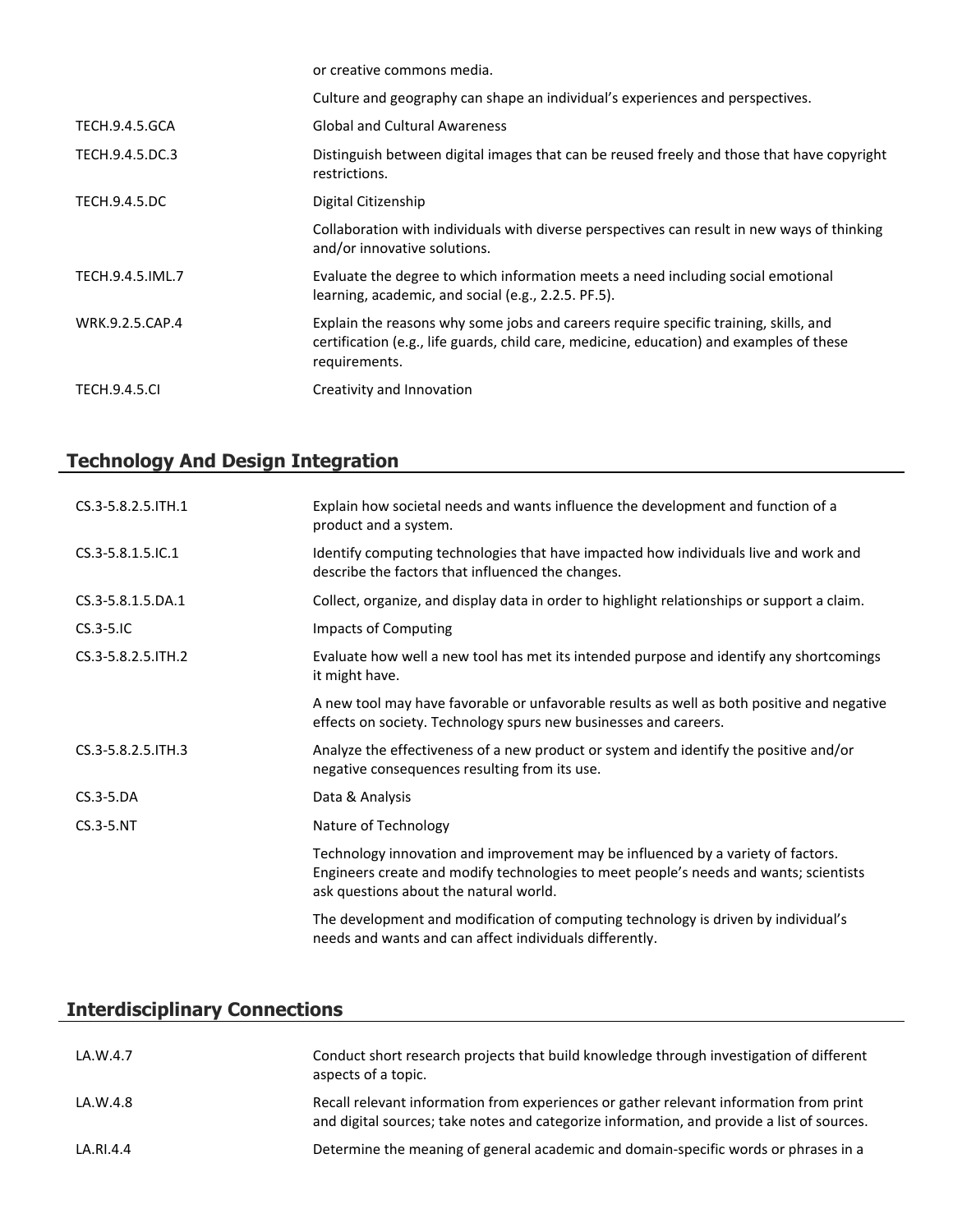|           | text relevant to a grade 4 topic or subject area.                                                                                                                                                                                                                            |
|-----------|------------------------------------------------------------------------------------------------------------------------------------------------------------------------------------------------------------------------------------------------------------------------------|
| LA.RI.4.1 | Refer to details and examples in a text and make relevant connections when explaining<br>what the text says explicitly and when drawing inferences from the text.                                                                                                            |
| LA.W.4.1  | Write opinion pieces on topics or texts, supporting a point of view with reasons and<br>information.                                                                                                                                                                         |
| LA.SL.4.1 | Engage effectively in a range of collaborative discussions (one-on-one, in groups, and<br>teacher-led) with diverse partners on grade 4 topics and texts, building on others' ideas<br>and expressing their own clearly.                                                     |
| LA.W.4.2  | Write informative/explanatory texts to examine a topic and convey ideas and information<br>clearly.                                                                                                                                                                          |
| LA.RI.4.2 | Determine the main idea of a text and explain how it is supported by key details;<br>summarize the text.                                                                                                                                                                     |
| LA.RI.4.3 | Explain events, procedures, ideas, or concepts in a historical, scientific, or technical text,<br>including what happened and why, based on specific information in the text.                                                                                                |
| LA.RI.4.5 | Describe the overall structure (e.g., chronology, comparison, cause/effect,<br>problem/solution) of events, ideas, concepts, or information in a text or part of a text.                                                                                                     |
| LA.RI.4.6 | Compare and contrast a firsthand and secondhand account of the same event or topic;<br>describe the differences in focus and the information provided.                                                                                                                       |
| LA.RI.4.7 | Interpret information presented visually, orally, or quantitatively (e.g., in charts, graphs,<br>diagrams, time lines, animations, or interactive elements on Web pages) and explain how<br>the information contributes to an understanding of the text in which it appears. |
| LA.RI.4.8 | Explain how an author uses reasons and evidence to support particular points in a text.                                                                                                                                                                                      |
| LA.RI.4.9 | Integrate and reflect on (e.g., practical knowledge, historical/cultural context, and<br>background knowledge) information from two texts on the same topic in order to write or<br>speak about the subject knowledgeably.                                                   |

# **Differentiation**

- Understand that gifted students, just like all students, come to school to learn and be challenged.
- Pre-assess your students. Find out their areas of strength as well as those areas you may need to address before students move on.
- Consider grouping gifted students together for at least part of the school day.
- Plan for differentiation. Consider pre-assessments, extension activities, and compacting the curriculum.
- Use phrases like "You've shown you don't need more practice" or "You need more practice" instead of words like "qualify" or "eligible" when referring to extension work.
- Encourage high-ability students to take on challenges. Because they're often used to getting good grades, gifted students may be risk averse.
- **Definitions of Differentiation Components**:
	- o Content the specific information that is to be taught in the lesson/unit/course of instruction.
	- o Process how the student will acquire the content information.
	- o Product how the student will demonstrate understanding of the content.
	- o Learning Environment the environment where learning is taking place including physical location and/or student grouping

# **Differentiation occurring in this unit:**

Students needing a challenge will be offered additional choices for more in-depth understanding.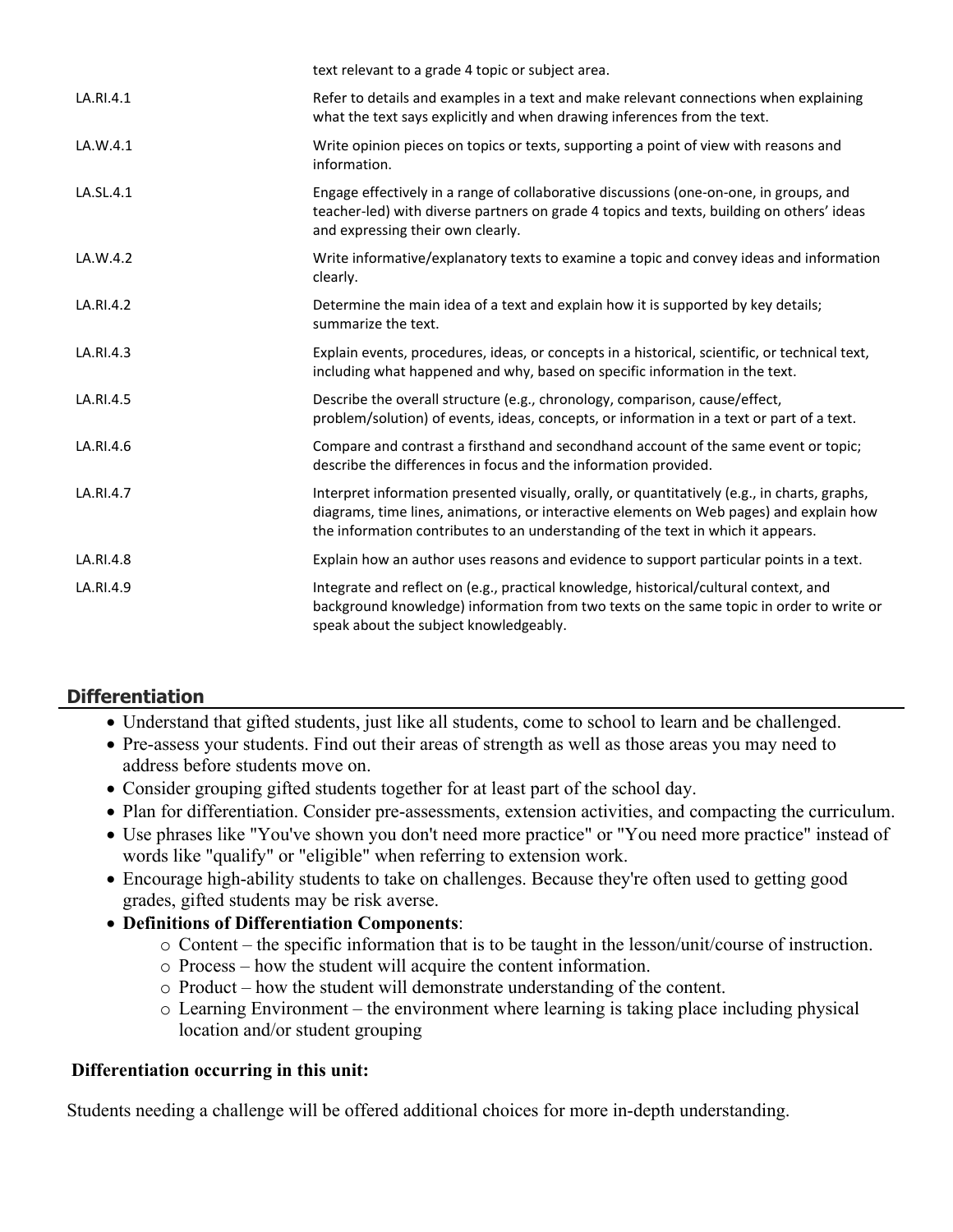Students will be offered different levels of support.

# **Modifications & Accommodations**

Refer to QSAC EXCEL SMALL SPED ACCOMMOCATIONS spreadsheet in this discipline.

# **Modifications and Accommodations used in this unit:**

IEP and 504 accommodations will be utilized.

# **Benchmark Assessments**

**Benchmark Assessments** are given periodically (e.g., at the end of every quarter or as frequently as once per month) throughout a school year to establish baseline achievement data and measure progress toward a standard or set of academic standards and goals.

#### **Schoolwide Benchmark assessments:**

Aimsweb benchmarks 3X a year

Linkit Benchmarks 3X a year

# **Additional Benchmarks used in this unit:**

End of unit assessment test

Quiz game questions

TCI Packet guided exploration

# **Formative Assessments**

Assessment allows both instructor and student to monitor progress towards achieving learning objectives, and can be approached in a variety of ways. **Formative assessment** refers to tools that identify misconceptions, struggles, and learning gaps along the way and assess how to close those gaps. It includes effective tools for helping to shape learning, and can even bolster students' abilities to take ownership of their learning when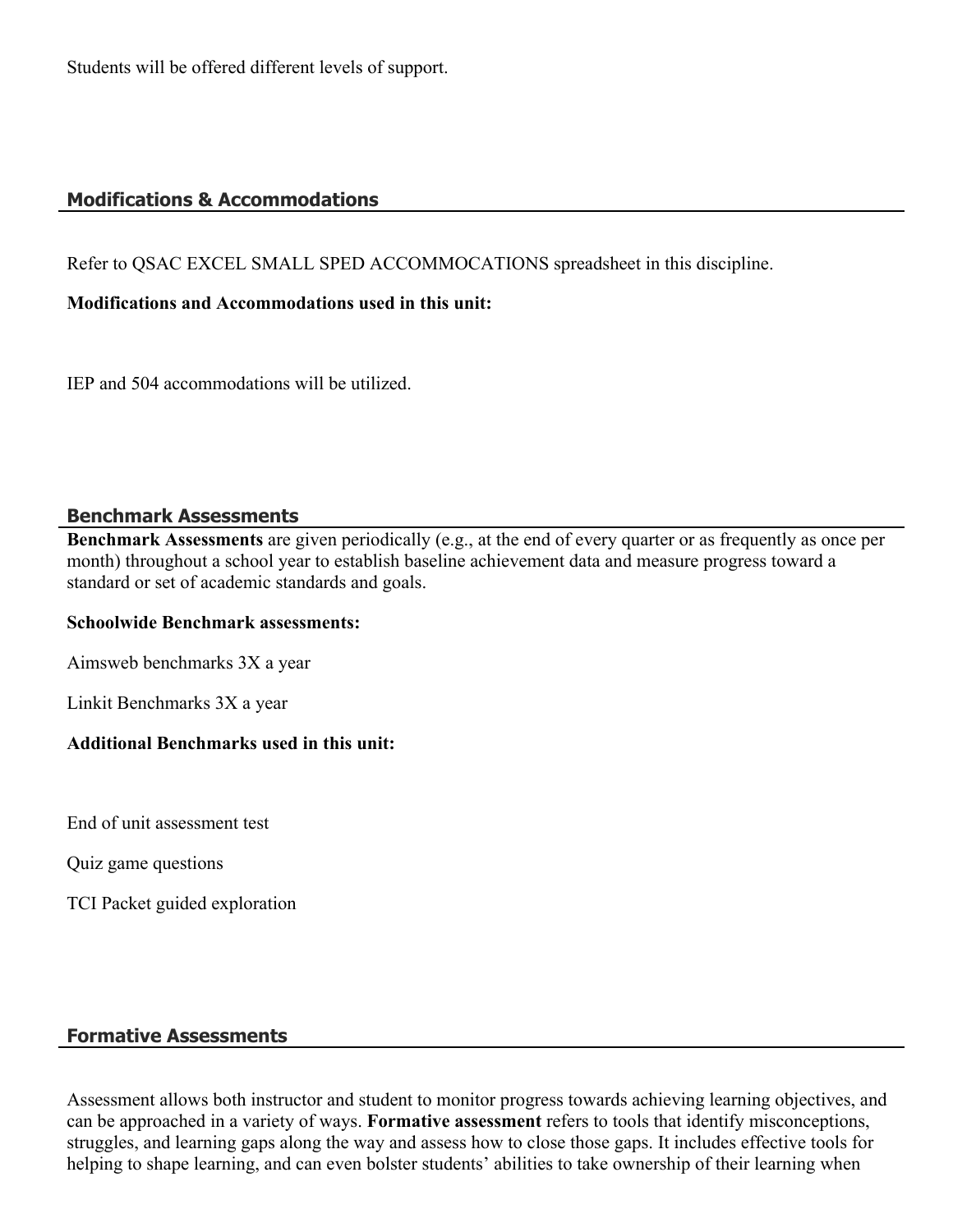they understand that the goal is to improve learning, not apply final marks (Trumbull and Lash, 2013). It can include students assessing themselves, peers, or even the instructor, through writing, quizzes, conversation, and more. In short, formative assessment occurs throughout a class or course, and seeks to improve student achievement of learning objectives through approaches that can support specific student needs (Theal and Franklin, 2010, p. 151).

### **Formative Assessments used in this unit:**

Class discussion

Teacher Observation

project supervision

### **Summative Assessments**

 **Summative assessments** evaluate student learning, knowledge, proficiency, or success at the conclusion of an instructional period, like a unit, course, or program. Summative assessments are almost always formally graded and often heavily weighted (though they do not need to be). Summative assessment can be used to great effect in conjunction and alignment with formative assessment, and instructors can consider a variety of ways to combine these approaches.

#### **Summative assessments for this unit:**

As listed above.

# **Instructional Materials**

TCI Social Studies Alive Textbook series

materials for projects as needed

# **Standards**

| SOC.6.1.5.CivicsPD.2   | Explain how individuals can initiate and/or influence local, state, or national public<br>policymaking (e.g., petitions, proposing laws, contacting elected officials). |
|------------------------|-------------------------------------------------------------------------------------------------------------------------------------------------------------------------|
| SOC.6.1.5. Civics PR.1 | Compare procedures for making decisions in a variety of settings including classroom,<br>school, government, and /or society.                                           |
| SOC.6.1.5. Civics PI.3 | Explain how the United States functions as a representative democracy and describe the                                                                                  |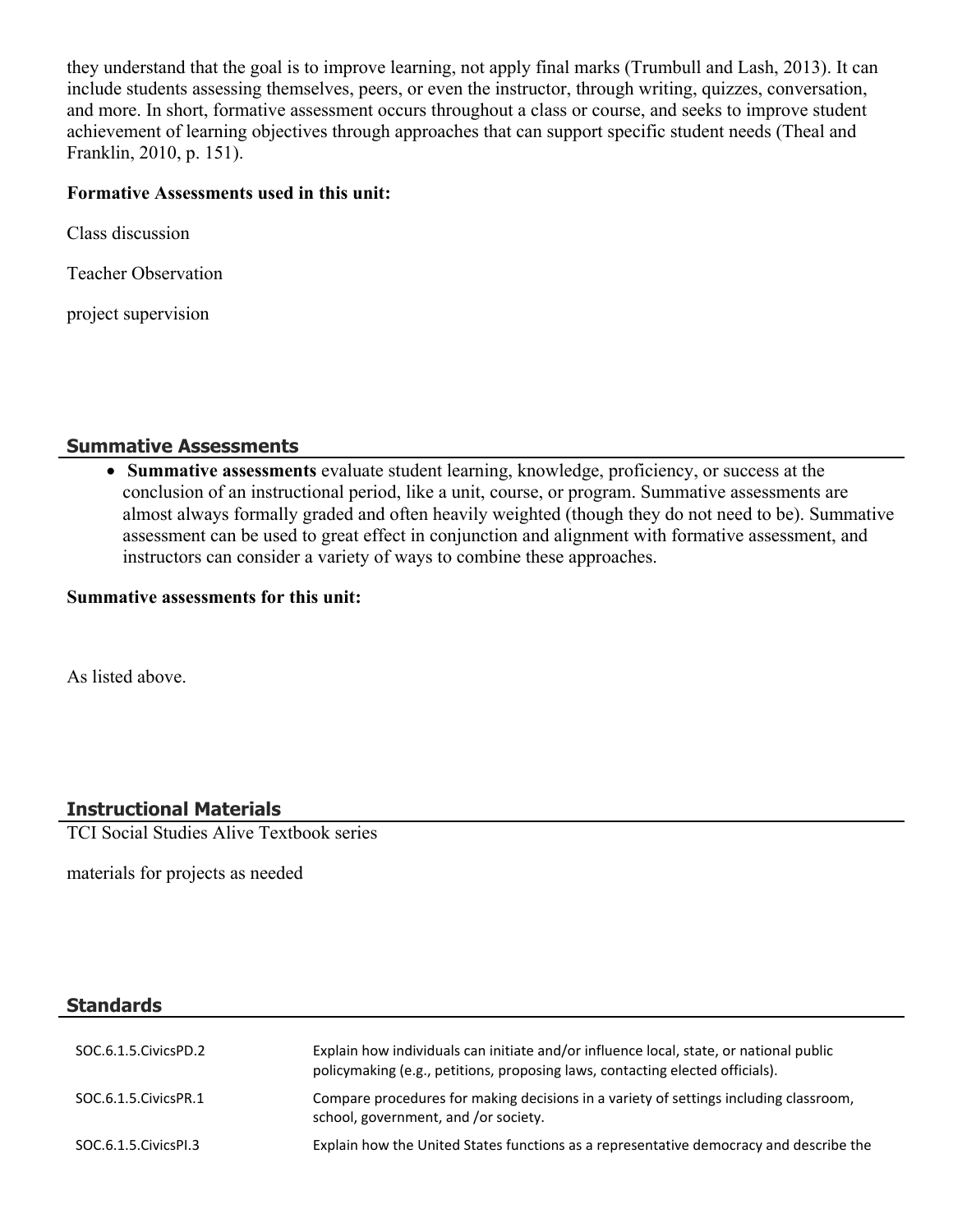|                         | roles of elected representatives and how they interact with citizens at local, state, and<br>national levels.                                                                                                                                                                                                                         |
|-------------------------|---------------------------------------------------------------------------------------------------------------------------------------------------------------------------------------------------------------------------------------------------------------------------------------------------------------------------------------|
| SOC.6.1.5. Civics PI.8  | Describe how the United States Constitution defines and limits the power of government.                                                                                                                                                                                                                                               |
| SOC.6.1.5. Civics PI.6  | Distinguish the roles and responsibilities of the three branches of the national<br>government.                                                                                                                                                                                                                                       |
| SOC.6.1.5.GeoPP.2       | Describe how landforms, climate and weather, and availability of resources have impacted<br>where and how people live and work in different regions of New Jersey and the United<br>States.                                                                                                                                           |
| SOC.6.1.5.GeoHE.1       | Use a variety of sources from multiple perspectives, including aerial photographs or<br>satellite images to describe how human activity has impacted the physical environment<br>during different periods of time in New Jersey and the United States.                                                                                |
| SOC.6.1.5. HistoryCC.6  | Use multiple sources to make evidence-based inferences on the impact of European<br>colonization on Native American populations, including the Lenni Lenape of New Jersey.                                                                                                                                                            |
| SOC.6.1.5. HistoryCC.8  | Make evidence-based inferences to describe how the influence of Native American<br>groups, including the Lenni Lenape culture, is manifested in different regions of New<br>Jersey.                                                                                                                                                   |
| SOC.6.1.5.GeoSV.2       | Use maps to explain the impact of location and place on the relationships between places<br>in New Jersey, the United States and other countries.                                                                                                                                                                                     |
| SOC.6.1.5. Civics PI.5  | Explain how government functions at the local, county, and state level.                                                                                                                                                                                                                                                               |
| SOC.6.1.5. HistoryCC.2  | Use a variety of sources to illustrate how the American identity has evolved over time.                                                                                                                                                                                                                                               |
| SOC.6.1.5.EconNM.3      | Describe how the development of different transportation systems impacted the<br>economies of New Jersey and the United States.                                                                                                                                                                                                       |
| SOC.6.1.5. Civics PR.3  | Evaluate school and community rules, laws and/or policies and determine if they meet<br>their intended purpose.                                                                                                                                                                                                                       |
| SOC.6.1.5. CivicsPD.1   | Describe the roles of elected representatives and explain how individuals at local, state,<br>and national levels can interact with them.                                                                                                                                                                                             |
| SOC.6.1.5.GeoPP.1       | Compare and contrast characteristics of regions in the United States based on culture,<br>economics, and physical characteristics to understand the concept of regionalism.                                                                                                                                                           |
| SOC.6.1.5. Civics HR.1  | Describe how fundamental rights guaranteed by the United States Constitution and the<br>Bill of Rights contribute to the improvement of American democracy (i.e., freedom of<br>expression, freedom of religion, freedom of the press, freedom of assembly, freedom of<br>petition, the right to vote, and the right to due process). |
| SOC.6.1.5. HistoryCC.15 | Analyze key historical documents to determine the role they played in past and present-<br>day government and citizenship (i.e., the Mayflower Compact, the Declaration of<br>Independence, the United States Constitution, the Bill of Rights).                                                                                      |
| SOC.6.1.5. History UP.5 | Compare and contrast historians' interpretations of important historical ideas, resources<br>and events.                                                                                                                                                                                                                              |
| SOC.6.1.5. HistoryCC.3  | Use multiple sources to describe how George Washington, Thomas Jefferson, Benjamin<br>Franklin, and Governor William Livingston have impacted state and national governments<br>over time.                                                                                                                                            |
| SOC.6.1.5.GeoSV.4       | Use a variety of geographic representations to describe the similarities and differences<br>between places in New Jersey, the United States and the world (e.g., maps, data<br>visualizations, graphs, diagrams, aerial and other photographs, GPS).                                                                                  |
| SOC.6.1.5. HistoryCC.1  | Analyze key historical events from the past to explain how they led to the creation of the<br>state of New Jersey and the United States.                                                                                                                                                                                              |
| SOC.6.1.5.GeoGI.4       | Explain how cultural and environmental characteristics affect the distribution and<br>movement of people, goods, and ideas.                                                                                                                                                                                                           |
| SOC.6.1.5. Civics PI.1  | Describe ways in which people benefit from and are challenged by working together,                                                                                                                                                                                                                                                    |